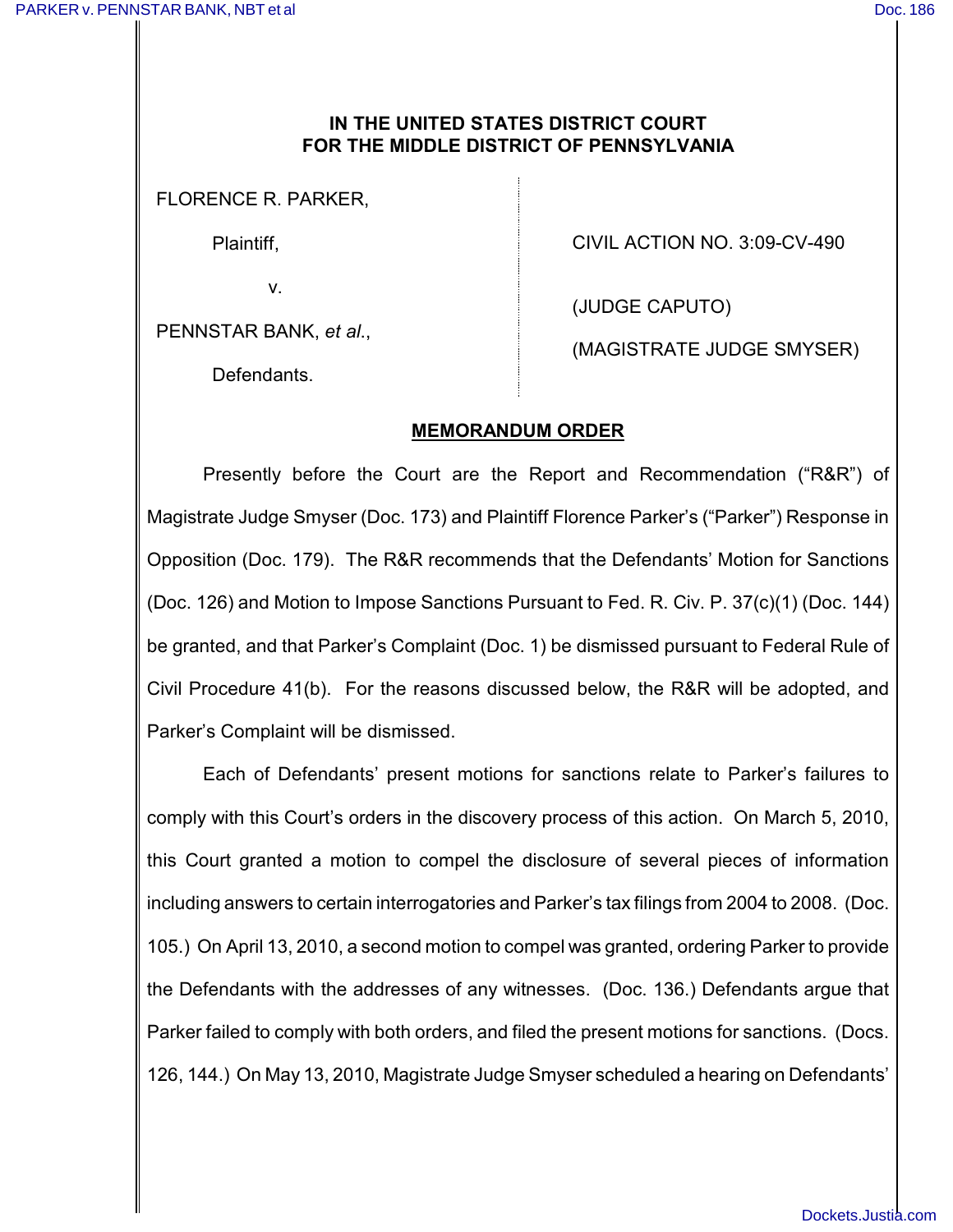motions for sanction, set for May 25, 2010 at 1:30 p.m. (Doc. 160.) At Parker's request, the hearing was rescheduled for June 1, 2010 at 1:30 p.m. (Doc. 162.) On June 1, 2010, Parker failed to appear for the hearing, and the Defendants presented evidence in support of their motion outside of her presence. (Doc.  $185.$ )<sup>1</sup> In her objections, Parker does not deny that she failed to attend this hearing and failed to communicate to the Court that she would be late. (Doc. 179.) Instead, she states that she was "sleep deprived" and that it would be dangerous for her to drive, but that she drove to the hearing at the Court's request. (Pl. Objections at 8, Doc. 179.) The R&R recommends the sanction of dismissal for Parker's conduct. After reviewing the record before me, I find that Parker's repeated failures to comply with this Court's orders warrants consideration of the sanction of dismissal of this action.

Before issuing a sanction that will deprive a party of the right to proceed with their claim without a merits analysis, this Court must consider the six-part test enunciated by the Third Circuit Court of Appeals in *Poulis v. State Farm & Casualty Co*., 747 F.2d 863, 868 (3d Cir. 1984). The six factors are:

> (1) the extent of the party's personal responsibility; (2) the prejudice to the adversary caused by the failure to meet scheduling orders and respond to discovery; (3) a history of dilatoriness; (4) whether the conduct of the party or the attorney was willful or in bad faith; (5) the effectiveness of sanctions other than dismissal, which entails an analysis of alternative sanctions; and (6) the meritoriousness of the claim or defense.

<sup>&</sup>lt;sup>1</sup> Magistrate Judge Smyser reports that Parker contacted his chambers at 1:15 p.m. on the day of the hearing and stated that she would be on time. (R&R at 4 n.1, Doc. 173.) He also reports that Parker arrived at chambers at approximately 2:40 p.m., over fifteen (15) minutes after the hearing had ended and more than an hour after it was scheduled to begin. (R&R at 4 n.1.)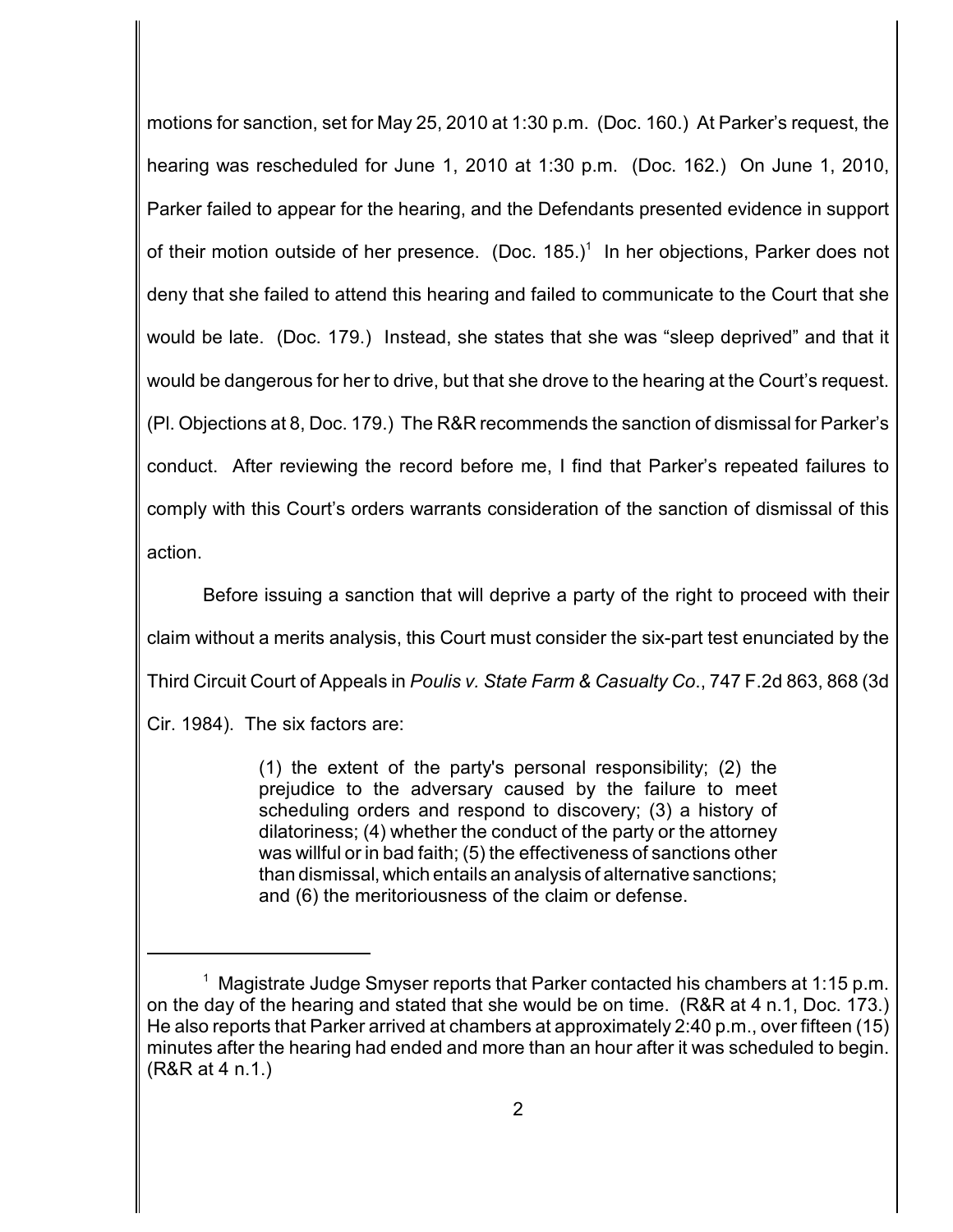*Poulis*, 747 F.2d at 868. No single factor of this analysis is dispositive. *Briscoe v. Klaus*, 538 F.3d 252, 263 (3d Cir. 2008). Furthermore, each factor need not be satisfied for a court to dismiss an action. *Ware v. Rodale Press, Inc.*, 322 F.3d 218, 221 (3d. Cir. 2003).

As to the first factor, the extent of the non-moving party's personal responsibility, I find that this factor weighs in favor of dismissal. Parker is acting *pro se*, and therefore, Parker is responsible for her failure to comply with the discovery requirements and this Court's orders. As to the second factor, prejudice to the adversary, I also find that this weighs in favor of dismissal. Parker's failure to provide, for example, the addresses of her witnesses has denied the Defendants the opportunity to subpoena and depose these persons before trial. The ability to conduct basic factual discover is central to our litigation process, and the failure to provide this information is prejudicial to the Defendants. As to the third factor, the history of dilatoriness, I find that this factor weighs in favor of dismissal. Here I adopt the recommendation of Magistrate Judge Smyser who has interacted with Parker throughout the discovery process. He notes that "[t]his is not the first time that the plaintiff has failed to appear in this case," and that "[t]he plaintiff has . . . provided excuse after excuse for failure to comply with orders of the court." (R&R at 7-8.) Reviewing the current record and the R&R, I find that Parker has a history of dilatory conduct.

As to the fourth factor, whether there is willfulness or bad faith, I find that dismissal is appropriate. Parker had the opportunity to justify her failure to appear at the sanctions hearing and her failure to comply with this Court's discovery orders; she has failed to articulate any justifiable excuse. Her only response is that she was "sleep deprived" on the date of the hearing, but she admits that she did not inform the Court that she would be late or otherwise justify her failure to appear on time. Even assuming that Parker's justification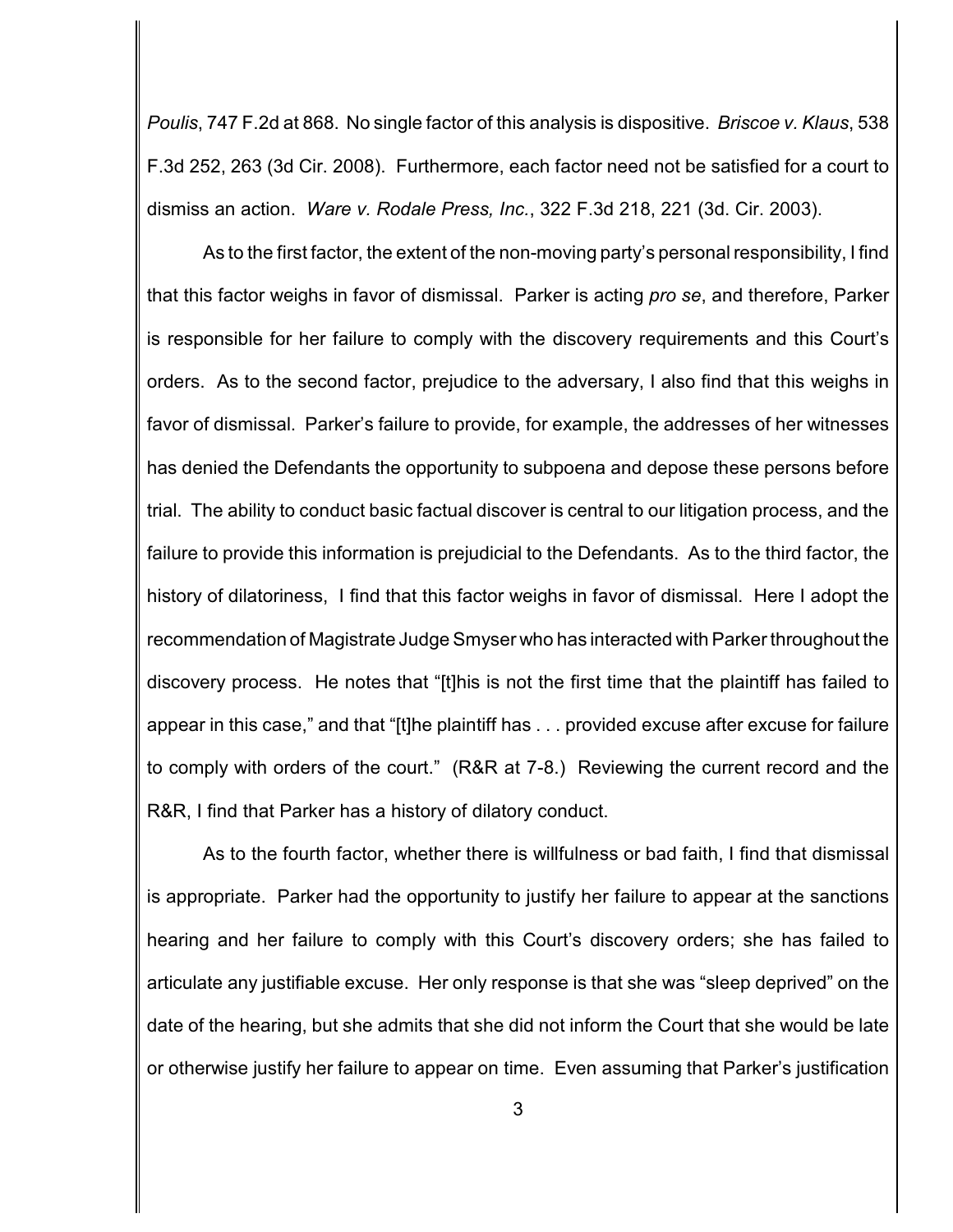is true, being "sleep deprived" does not explain her failure to appear on time or to inform the Court of any delays. I find that the repeated failures to comply with this Court's explicit instructions illustrates willful behavior by Parker. As to the fifth factor, effectiveness of other sanctions, I find that this factor weighs against dismissal. The R&R suggests that there is no evidence that Parker would be able to pay a monetary sanction, however, there is also no evidence to the contrary. Furthermore, alternative sanctions, such as the exclusion of certain evidence, might be effective. As to the sixth factor, the meritoriousness of the claims, I find that this factor weighs in favor of dismissal. After reviewing Parker's allegations, she has not alleged sufficient facts which would support her claims under the Racketeering Influenced and Corrupt Organizations Act (RICO). The factual allegations relate to Parker's mortgage with Pennstar Bank, and notwithstanding Parker's argument that she alone is the corrupted enterprise, there is no allegation of any entity or association influenced by the Defendants. (Doc. 179 at 18.)

After reviewing the factors listed above, five of the six factors weigh in favor of dismissal. The remaining factor, alternative sanctions, weighs against dismissal. Considering each of these factors, as well as the fact that dismissal is not a favored sanction, I find that dismissal is an appropriate sanction for Parker's repeated and willful conduct. While allowances should be made for parties acting *pro se*, even *pro se* parties must not be allowed to seize control of the judicial process by ignoring Court orders and to dictate the availability of critical information such as the addresses of witnesses. Therefore, I find that the sanction of dismissal of Parker's action with prejudice is appropriate here. Defendants' motions (Docs. 126, 144) will be granted, and Parker's Complaint (Doc. 1) will be dismissed.